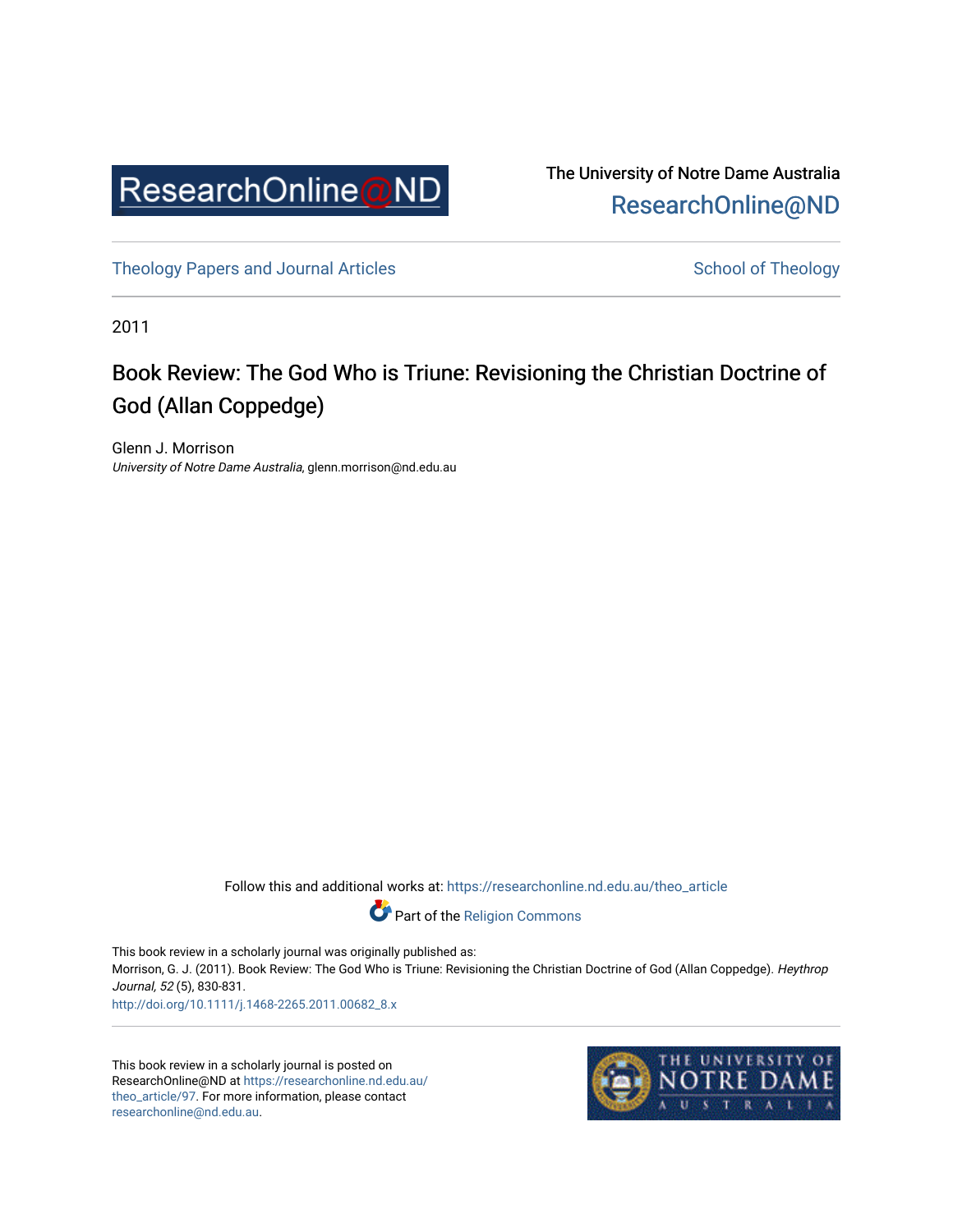## Book Review

Glenn Morrison, *The Heythrop Journal* 52:5 (Sept, 2011): 830-831.

*The God Who is Triune: Revisioning the Christian Doctrine of God*. By Allan Coppedge. Pp. 345, IVP Academic 2007.

There are a multitude of approaches to Trinitarian Theology. In the Catholic theological tradition, the Bible is the soul of theology, and philosophy, spirituality and ecclesiology form essential foundations. In contrast, the evangelical tradition holds the Bible as both the soul and foundation of the theological imagination. Following in this latter tradition, Coppedge's book on the Trinity provides a new and systematic approach to developing a biblical theology of the Trinity. The approach is new because of its systematic and comprehensive method of drawing out, integrating and developing Old Testament and New Testament data: images, indicators, analogies, attributes, aspects, differences, approaches, issues, questions, roles, metaphors, portraits, triadic forms and identities. The aim here is to utilise the data to emphasise the threeness of the Trinity, and hence exemplify specifically how both testaments relate the divine persons of the Father, Son and Holy Spirit.

At times, the reader may find that the pastoral, spiritual and missional zeal of the evangelical approach produces a strong scent of supersessisionalism or eisegetical hegemony. Coppedge's frequent analyses of importing the Old Testament data upon the Father, Son and Holy Spirit, and emphatic statements like, 'Christians have more information about how God works', together aid to fuel the position that Christians 'more fully' understand Judaism's monotheism, namely that God (Adonai) has a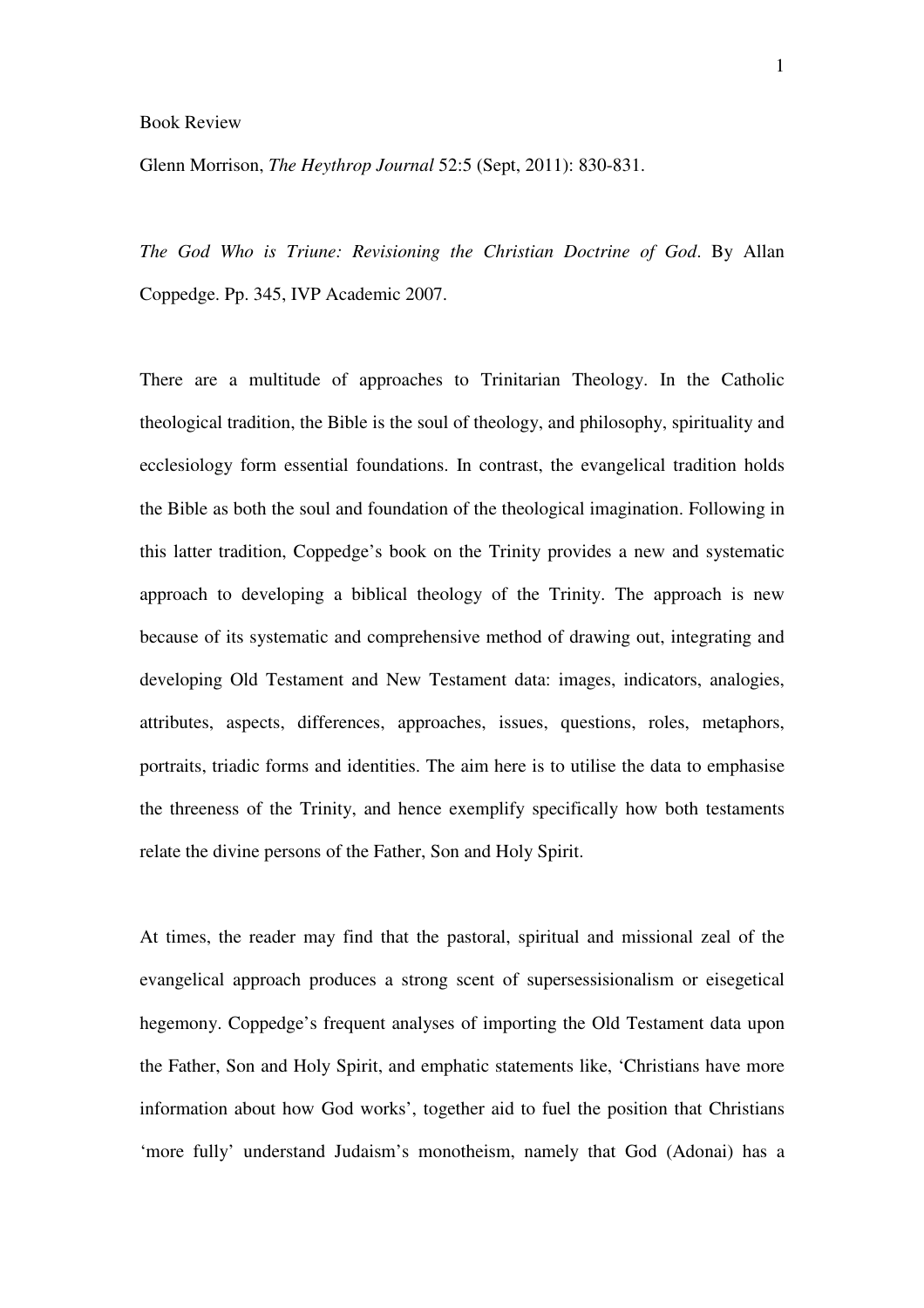threefold character. Given that one of the aims of the author's book on the Trinity is to renew ecumenical dialogue by way of theology, any attempts at 'wider ecumenism' (inter-faith dialogue) could well be catastrophic. In terms of ecumenism between Christian denominations, there are several unsubstantiated and perhaps, intemperate, statements throughout the book that do not foster sensitivity, for example, concluding or rather judging, that the role of Trinity in the teaching structure of the Catholic Church is diminished because there is less emphasis on the role of the Holy Spirit. As a result, people relate to God personally in a more general way. Another example, in the context of discussing God's fatherhood, Coppedge dismisses the elevation of Mary as the Mother of God 'in some parts of the church' because 'the Bible will have none of it'. Again such comments should have been left out, the better to focus on perhaps, the feminine in God, such as by way of developing theologically the sense of 'rachamim' (Heb. mercy) and its derivation from the word, rechem' (Heb. womb). In this way, we could conceive that the Son's maternity within God gestates compassionate love in the world.

I want to suggest that my concerns here illustrate the danger of onto-theology, whether or not the approach is for the most part a biblical one. It is nearly impossible to do theology without falling into ontological thematisations, judgments and proofs. Any explanation about the being of God, including metaphors, analogies, roles and attributes, must draw from ontological language. Coppedge's search in the scriptures for examples of God's triadic essence, existence and reality, results in ontological statements about God. However each statement, although indicating a truth of divine being, may easily be confused for personal experience or the interest of human being. For example, when Coppedge interprets the statement, 'God is good' as a